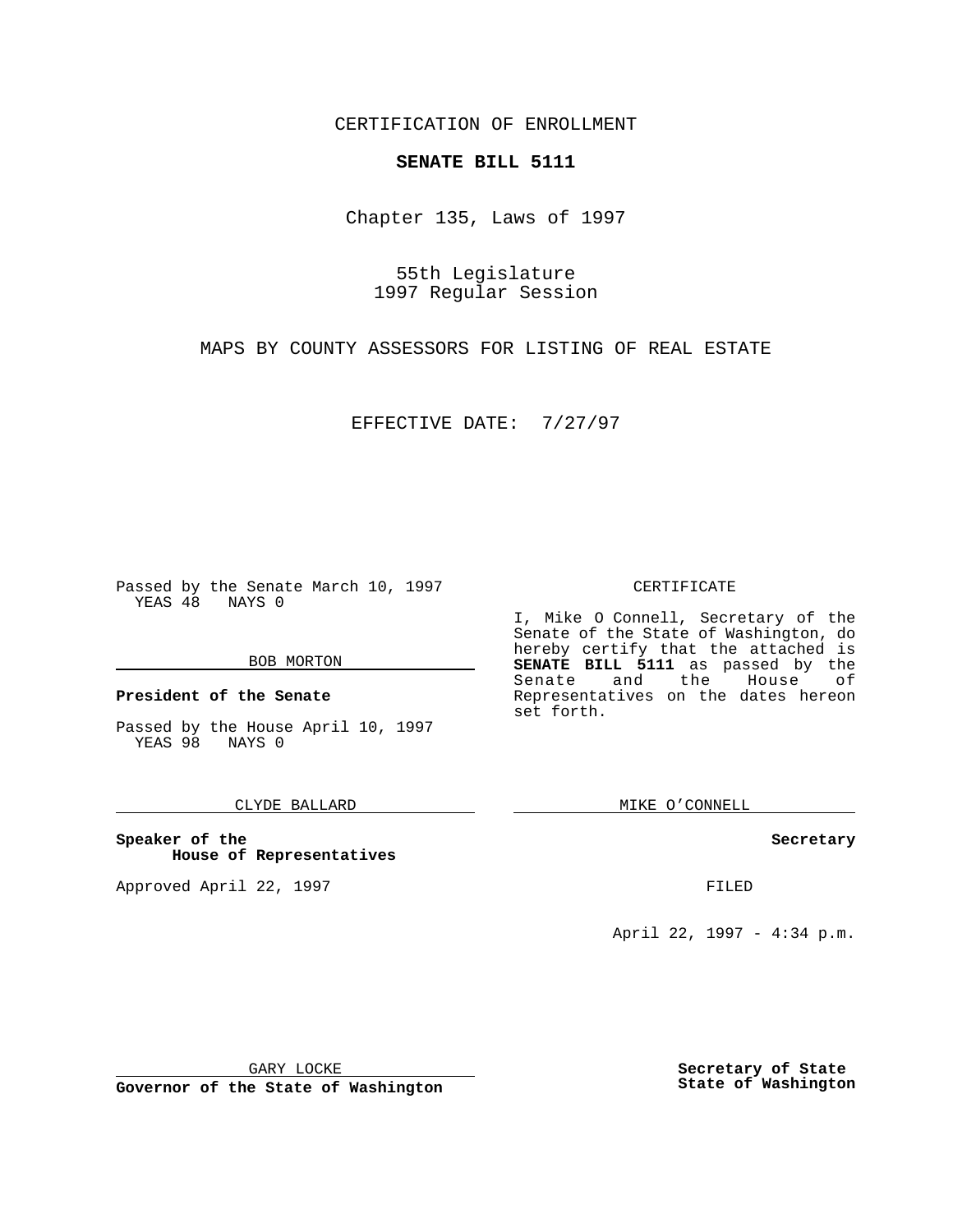# **SENATE BILL 5111** \_\_\_\_\_\_\_\_\_\_\_\_\_\_\_\_\_\_\_\_\_\_\_\_\_\_\_\_\_\_\_\_\_\_\_\_\_\_\_\_\_\_\_\_\_\_\_

\_\_\_\_\_\_\_\_\_\_\_\_\_\_\_\_\_\_\_\_\_\_\_\_\_\_\_\_\_\_\_\_\_\_\_\_\_\_\_\_\_\_\_\_\_\_\_

Passed Legislature - 1997 Regular Session

**State of Washington 55th Legislature 1997 Regular Session**

**By** Senators Winsley and Loveland

Read first time 01/15/97. Referred to Committee on Government Operations.

 AN ACT Relating to the preparation of maps by county assessors for listing of real estate; and amending RCW 84.40.160.

BE IT ENACTED BY THE LEGISLATURE OF THE STATE OF WASHINGTON:

 **Sec. 1.** RCW 84.40.160 and 1961 c 15 s 84.40.160 are each amended to read as follows:

 The assessor shall list all real property according to the largest legal subdivision as near as practicable. The assessor shall make out in the plat and description book in numerical order a complete list of all lands or lots subject to taxation, showing the names and owners, if to him known and if unknown, so stated; the number of acres and lots or parts of lots included in each description of property and the value per acre or lot: PROVIDED, That the assessor shall give to each tract of land where described by metes and bounds a number, to be designated 14 as Tax No. . . . ., which said number shall be placed on the tax rolls to indicate that certain piece of real property bearing such number, and described by metes and bounds in the plat and description book herein mentioned, and it shall not be necessary to enter a description by metes and bounds on the tax roll of the county, and the assessor's plat and description book shall be kept as a part of the tax